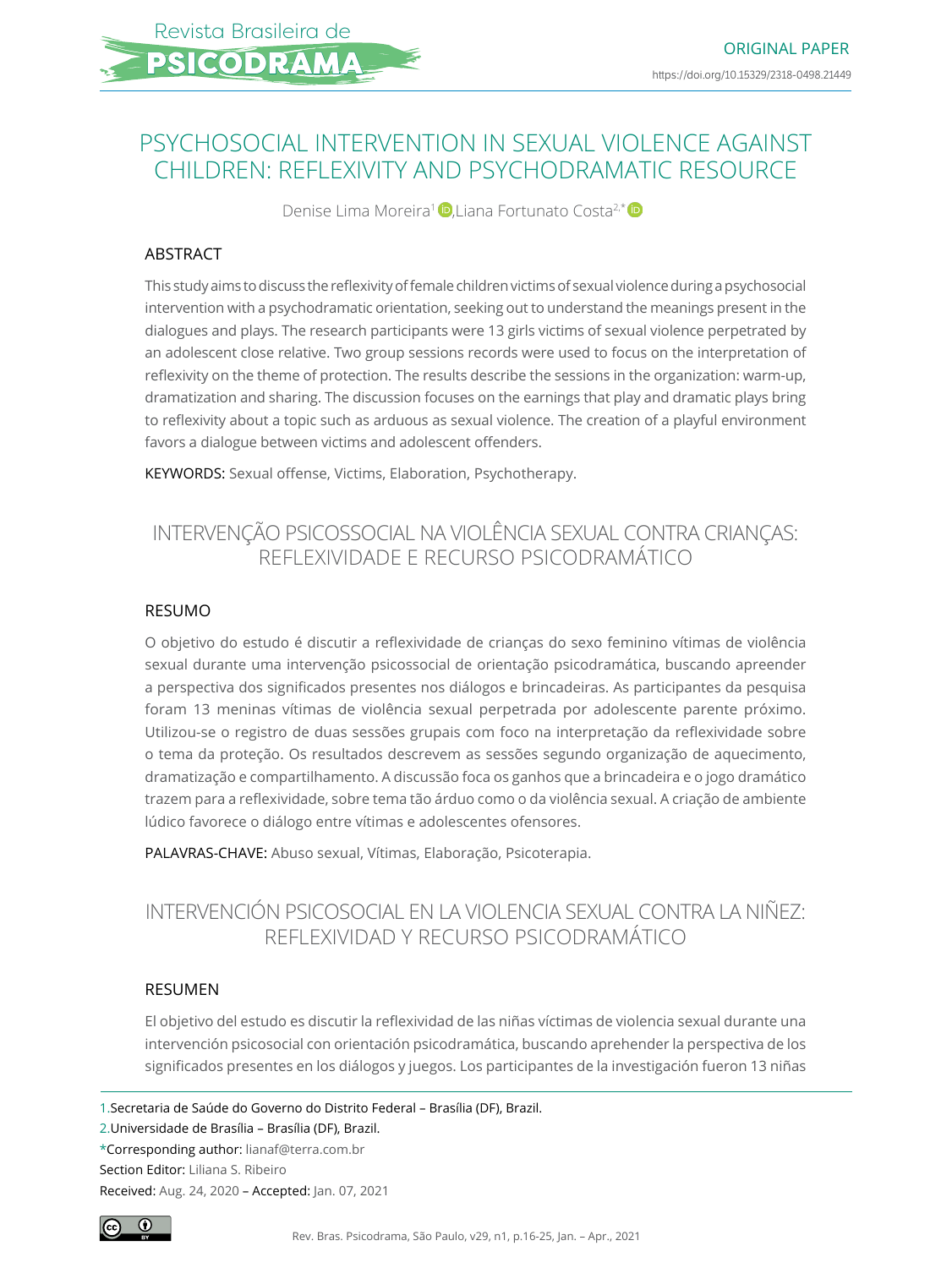víctimas de violencia sexual perpetrada por un familiar cercano adolescente. Se utilizaron dos sesiones grupales para centrarse en la interpretación de la reflexividad sobre el tema de la protección. Los resultados describen las dos sesiones en su organización de calentamiento, dramatización y compartilhamento. La discusión se centra en las ganancias que el juego y el juego dramático aportan a la reflexividad, sobre un tema tan arduo como la violencia sexual. La creación de un ambiente lúdico favorece el diálogo entre víctimas y adolescentes infractores.

PALABRAS CLAVE: Abuso sexual, Víctimas, Elaboración, Psicoterapia.

### INTRODUCTION

There is a consensus that therapeutic interventions with victims of sexual violence are fundamental for their good development after the occurrence of the fact. Exposure to this traumatic situation requires action to restore protection and reduce the harmful effects of the event on its victims (Devlin et al., 2019; Walters, 2017). Many symptoms arise after experiencing violence, which both affect the victim - depression, post-traumatic stress and anxiety - and bring harm to various areas of the life of everyone in the family (Capella et al., 2018; Dorsey et al., 2017; Marra & Costa, 2018). The text aims to discuss the female children's reflexivity who are victims of sexual violence during a psychosocial intervention with a playful orientation. In this way, it is intended to apprehend the perspective of the meanings present in the dialogues and games on the theme of protection that is to restore from the therapeutic action (Capella et al., 2018; Marra & Costa, 2016; Webster, 2018).

Therapeutic intervention for victims has been advocated (Aarons, 2004; Dorsey et al., 2017; Navaei et al., 2016; Trivedi & Rejani, 2016; Webster, 2018) as an important resource for the resumption of individual and family reorganization in cases of intra and extra-family sexual violence. The service models can be family, individual, group, playful, focusing on behavioral changes or focused on attention to the dyads (mother/child, brother/brother). Studies carried out to evaluate the effectiveness of this information have found positive results and demand that these interventions come to be valued as a competent response to the suffering arising from sexual victimization (Dorsey et al., 2017; Mercer, 2017; Navaei et al., 2016; Trivedi & Rejani, 2016).

Especially in assisting child victims, the play therapy that uses communication and the interpretation of playing has several materials that express reflexivity as a resource to expand the understanding of the adverse situation and the metaphor of verbalization. Psychodrama, a therapeutic approach that works from the construction of a playful environment, is useful in relaxing the field of action with this theme (Marra, 2015). The therapeutic approach to sexual violence requires a connection between various contexts - social assistance, justice, and psychology - to achieve the goals of social and family reorganization and the psychological changes of the victims. Psychodrama has been used in therapeutic actions with other actors in the circuit of perpetration of violence, such as adults and adolescent sexual offenders (Costa, Penso, et al., 2020; Costa, Setubal, et al., 2020; Hollander & Craig, 2013). In the context, this approach appears as a preferred option, as it contains, in its epistemological and methodological basis, action in a playful context and the creation of original and creative responses (Moreno, 1983, 1993). Therapeutic groups and/or counseling groups have also been shown to be effective, being seen as tools to increase parents' self-efficacy in child sexual abuse cases. Awareness of child sexual abuse and prevention must be increased in society through training programs (Navaei et al., 2016).

The changes resulting from the therapeutic intervention are linked to the presence of people who maintain relationships of support and significant affection with the victims and manage to promote the necessary transformations. The therapeutic effects of the intervention constitute a process that has its follow-up gradually, providing that feelings and states of sadness and anguish walk towards the expression of trust, social approach and emotional well-being (Capella et al., 2018; Mercer, 2017; Walters, 2017). For this reason, it is important to properly understand the child's perception of the protection due and the protection offered by the caregivers and/or those responsible for their safety.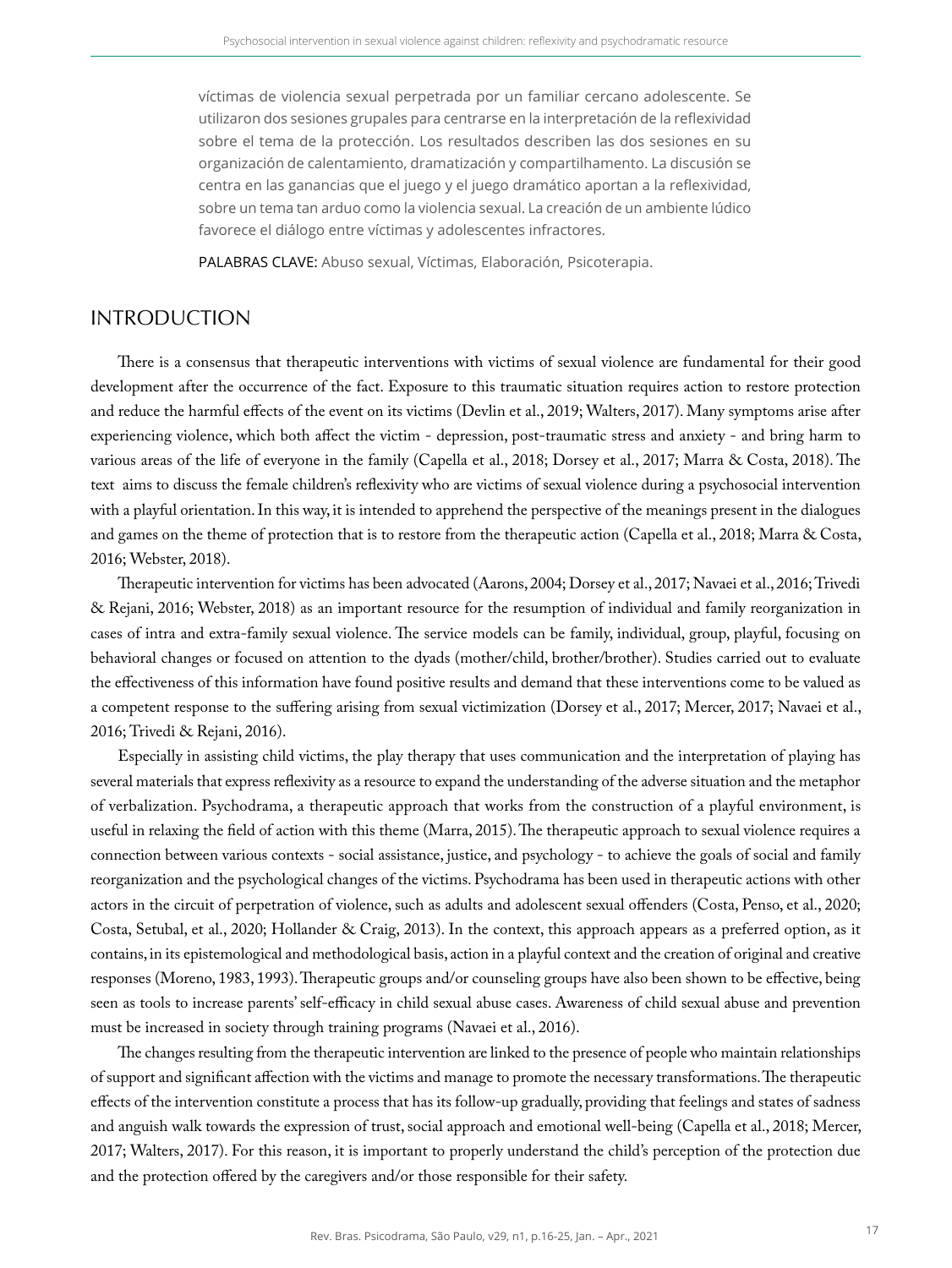Except for private clinic situations, the vast majority of victims of sexual violence are treated in public psychology or social service institutions, with referrals being made for psychosocial therapeutic interventions. The indication for psychotherapy is still incipient, and institutions like the *Centro de Referência Especializada em Assistência Social*-CREAS (Reference Center Specialized in Social Assistance) and the *Programa de Atenção à Violência*-PAV (Violence Care Program)are responsible for offering psychosocial intervention throughout the national territory (Hohendorff et al., 2015). The document *Tipificação Nacional de Serviços Socioassistenciais* (Brasil, 2009) identifies psychosocial care as that which brings together the knowledge of Psychology and Social Work, seeking to insert the clientele in a socioeconomic perspective, considering the internal world and the context of belonging. In methodological terms, this document highlights the need for the population served by these institutions (CRAS and CREAS) as a preferentially group, allowing users to have a chance of receiving attention.

### **METHOD**

It is an action research carried out in a public institution to assist victims of sexual violence, children and adolescents. The action takes place in a group psychosocial intervention, whose organization parameter is the psychodramatic session, divided into three distinct moments: warm-up, dramatization and sharing (Gonçalves et al., 1988). During the three moments, subgroups are formed to allow participants to interact more specifically with their peers, that is, adults talking to other adults and children in playful activities with other children (Costa, Penso, et al., 2020). The research has a reference in Barbier (2002) and Merengué (2006). It constitutes a partnership project between a public university and a reference institution in dealing with sexual violence in the Federal District. Both Barbier (2002) and Merengué (2006) share common points when they see research as a social activity that brings benefits to society and the production of specific knowledge on a given topic. Thus, there is a collaboration that involves the political and academic dimensions, through the focus on sexual violence against children, in a little explored condition, which is the reflexivity of these victims when facing the situation suffered.

The context of this action research configures the offer for the application of an assessment and intervention tool, when there is the opportunity for the child's expression in verbal and also playful ways, through the creation of an "as if" environment in which they can do revelations and ghostly approaches mediated by playing, images and construction of scenes (Conceição et al., 2018).It is also considered as a potential resource in conversational situations about sexual violence, as there are many impediments (fear, anger, shame, difficulties in verbal expression) that children present when giving testimony or participating in therapeutic sessions on this topic (Trivedi & Rejani, 2016; Vrolijk-Boschaart et al., 2018).

The research participants were 13 girls victims of sexual violence perpetrated by a teenager with close kinship. Table 1 seeks to elucidate the complexity of sexual violence committed within family relationships, in which a perpetrator can also become a victim, and vice versa.

| Victim | Age        | Kinship                     | Offending Teenager - Age |
|--------|------------|-----------------------------|--------------------------|
| Lili   | 7 years    | Sister                      | Dudu 14 years            |
| Juju   | 4 years    | Sister                      | Didi 13 years            |
| Dadá   | 18 months  | Sister                      | Pepe 14 years            |
| Vevé   | 10 years   | Cousin                      | Pepe 14 years            |
| Kaká   | 7 years    | Brother                     | Totó 13 years            |
| Guga   | 4 years    | Brother                     | Vevé 10 years            |
| Vavá   | 6 years    | Brother                     | Vevé 10 years            |
| Tatá   | 5 years    | Sister                      | Xuxu 13 years            |
| Mimi   | 2 years    | Sister                      | Xuxu 13 years            |
| Gegê   | 7 years    | Brother                     | Sosó 12 years            |
| Rita   | 5 years    | Sister                      | Sosó 12 years            |
| Fafá   | 9 years    | Sister                      | Zulú 17 years            |
| Fafá   | 9 years    | Zulú's sister               | Tito 12 years            |
| Total  | 13 victims | 12 brother/sister, 1 cousin | 9 offenders              |

Table 1 - Information on victims, adolescent offenders and kinship.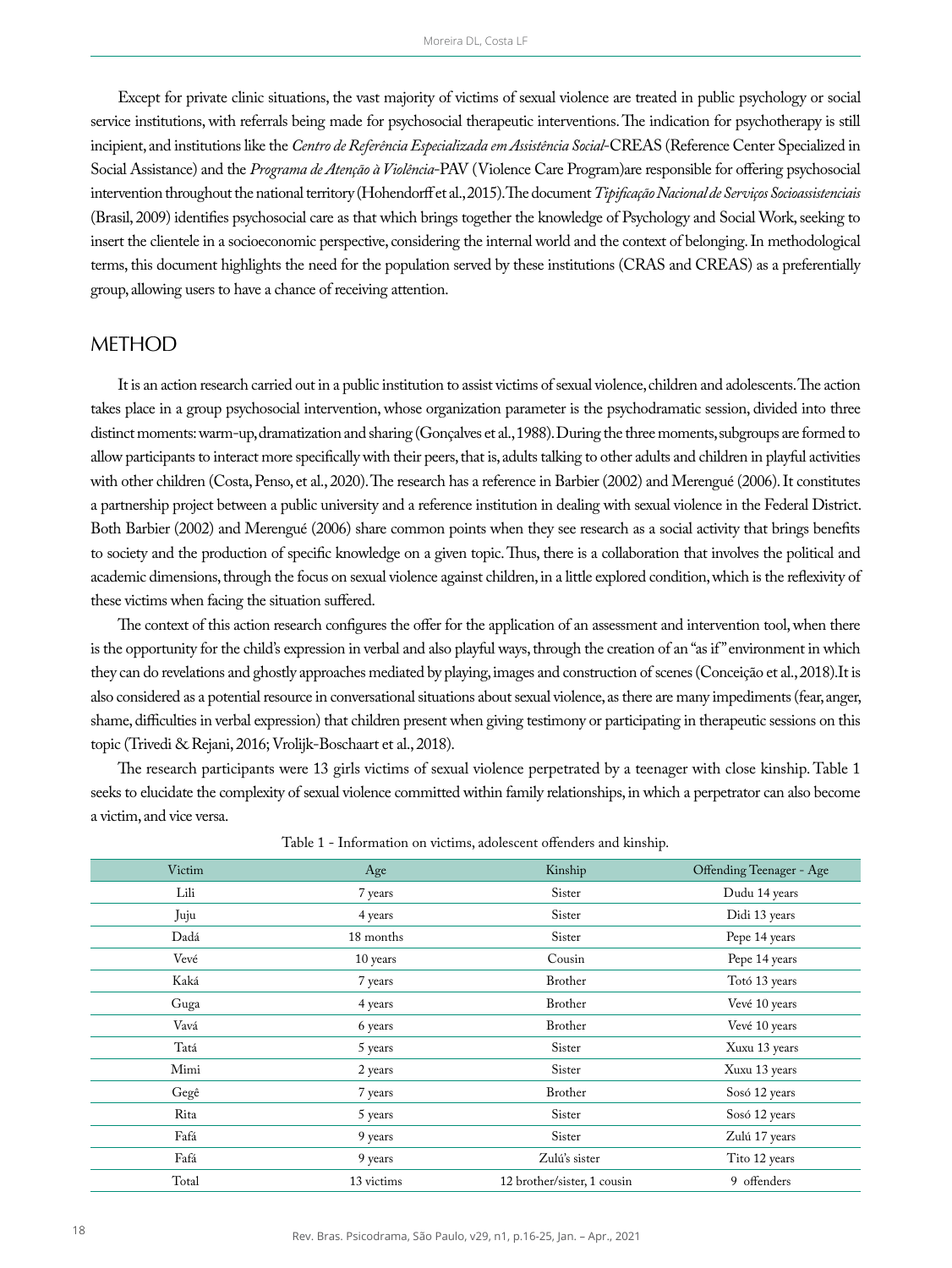The instrument used was the observation of two group sessions that resulted in a written record. The sessions had as topic of discussion and reflexivity, the "protection", and the focus of this text is the record of the group process that occurred with the children. The session was led by a psychologist and two observers who are research assistants, students of the Psychology course. The record was performed mainly by the observers, during the session, and after its completion, the record was added by observations provided by the professional. The observations were gathered in the *Diário de Campo* (Field Journal), an instrument recognized as a research method, with a deep understanding of the subject and the meaning of their actions from documentation, monitoring and direct observation (Andrada, 2018; Jerolmack & Khan, 2018).

The analysis of the information was carried out based on the Thematic Analysis proposed by Minayo (1996), which recommends an extensive and exhaustive reading of the obtained record, in order to find common and/or complementary meanings that compose a *corpus* of comprehensibility. After this reading, the criteria for better organization of the analysis *corpus* were the following directions: who communicates; what communicates; how it communicates; for those who communicate. Thus, it was sought to preserve individual expression, and group interaction that involved the participants and the team members who conducted the sessions.

Ethical care was followed and the research project was approved by the Ethics and Research Committee on Human Beings of the Instituto de Ciências Humanas da Universidade de Brasília, in the Federal District, with opinion No. 2,054,880, on 05/09/2017, and the amendment was subsequently approved on 04/04/2019, with favorable opinion No. 3,245,222.

#### RESULTS

The Protection theme was developed in two sessions that will be detailed here: the first session, which specifically addressed this content, and the third session, which addressed the content that sexual abuse is a crime. In the first session on the topic of Protection, a psychologist, two observers and 14 children were present. The warm-up was performed with the cat and mouse game. All participants build a wheel, in the center is a child (the mouse), and outside the wheel is a child (the cat). The cat needs to force its way into the wheel to catch the mouse. It is the duty of all who make up the wheel to defend the mouse. After the end of the game, questions were asked to provide a reflection on the meanings of the action. Why did the cat want to do evil with the mouse?

Answers: "Because the rat sometimes bothers the cat a lot"; "Because the mouse makes the cat angry"; "Cats don't like mice"; "The mouse keeps going after the cat so the cat goes after it"; "When the parents leave, the mouse keeps disturbing the cat to go after it." Why did the cat get in the wheel? Answers: "Because they left many holes"; "People were not paying attention to the game"; "People do evil with the mouse and therefore they leave a hole"; "The mouse comes out of the protection (wheel), then the cat is looking to catch it later"; "The hunter was slow and I managed to get in".

The slogan of the middle part of the session, Dramatization, was the making of a poster with a collage about protection. In fact, two posters were made: one about protection and the other about unprotection. The protection poster featured the following figures: large family and a father holding a baby; a boy with superpowers and accompanied by protectors, a baby smiling with his mother; mother with her children - all happy and mother hugging; crowd that protects; group of uniformed people (police) who hunt bad people; protecting lion; a baby sleeping with his mother and the two embraced; father and son having fun together; baby on his mother's lap, holding each other.

The poster on unprotection, on the other hand, showed the following: child riding a bicycle alone; one person in the woods alone; dead people; child walking alone; a person alone; two children playing in the water alone; a worried mother and asking for help because a bad man did evil to her children; a mother crying on the phone and holding a baby; two scared and crying children; people walking in the forest and a jaguar watching; a man with his finger over a woman's mouth as a sign of silence; a rhino in the water; one jaguar; and alone. After the reflective conversation about the meanings of the choice of figures, the "Stop!" game was proposed. The Share moment used the socialization of posters with the rest of the people present in the intervention. This game brings together an adult (professional who stays with the children) and offers commands showing what happens when someone wants to touch parts of the body that the child does not want. "My body is mine". This game was presented to the parents, along with the posters. A question was asked by the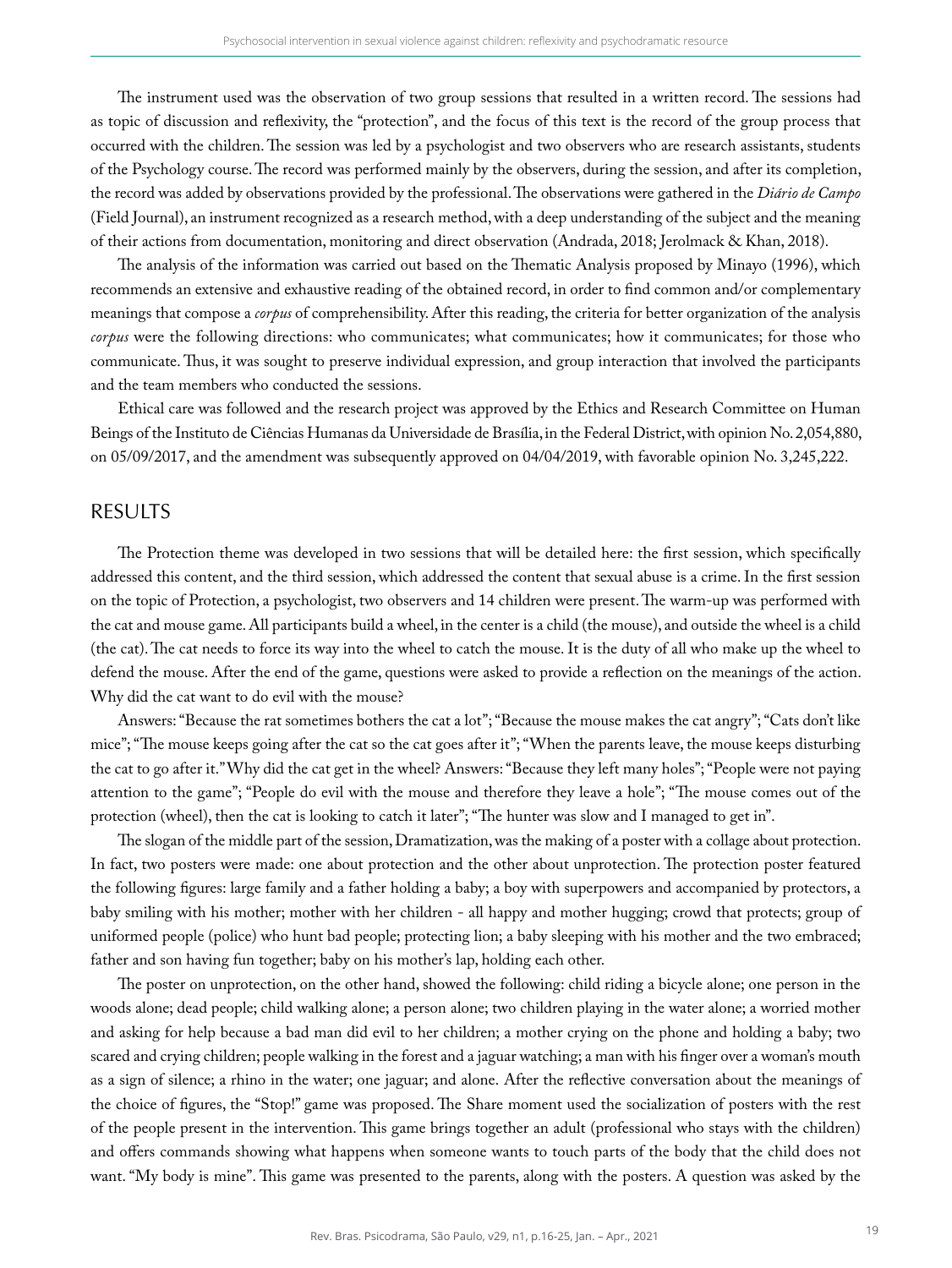professional - "Someone is going to touch my private parts ..." - and the children in chorus answered: "Stop!". Can the child be hurt? "Stop!". Can you leave the child alone? "Stop!".

In the third session on Protection, with the development of content on sexual abuse being a crime, a psychologist, two observers and six children were present. The Warm-up was carried out through the story of Little Red Riding Hood (authored by Charles Perrault) (Bettelheim, 2017),connecting with the continuity of the Protection theme. After the narrative, the characters came to life through the dramatization of the coordinators and the children, beginning the Dramatization phase. As in the story narrative, the wolf (played by the professional) went in search of the children. Most of them ran from the wolf (seeing it as danger), initially just as a run, and then realizing the dimensions of danger and seeking protection. Then, the figure of the woodcutter (a professional acting as auxiliary ego) was introduced on the scene, whose function was to arrest the wolf and protect children in danger.

After a lot of laughter and expressions of joy at the play with a lot of action, the Dramatization phase continued through reflexivity: "Hunter and grandma protected Little Riding Hood because the wolf wanted to eat her"; "The bad wolf can never be good"; "I understood that you always have to look around and pay attention to the street". These were some general observations made by the children about the meanings of the characters in the story. Then, a dialogue was established in order to deepen. Some questions asked by the professional: "In people's lives, are there people who do harm? What to do? How to act? Who do you ask for help? Are there people who can sometimes be wolf in our life? ". The children's responses followed: "There are bandits, one has to ask for help"; "Parents, grandmother, police, dad, mom, fireman, doctor, doctor". The professional adds: "Ah, so these can be the woodcutter? When the wolf wants to catch, the child can ask for help. What if there is no one to help? What to do when the wolf asks for secrecy? ". Children: "Yes. Run, call a street person who is good, find a safe place, hide, tell someone. Do not obey; people should not trust the wolf ".

In order to expand reflexivity, a second version of the story of Little Yellow Riding Hood was also presented (Buarque, 2011): she was afraid of everything, she needed to protect herself. She didn't leave the house; she was afraid of the shadow she saw at the door, but when she approached, she saw that it was good. He looked bad, then he looked good; wolf was bad and then got good. They became friends because she found out he was a good guy. The wolf was always undressing; she should have told her mother, but she kept it a secret. Again, a dialogue was sought with questions presented by the professional:"Can we keep a secret? You have to call someone you trust to tell the truth. You can't take your clothes off, do it. You cannot change clothes in front of others. Big people cannot touch any part of the child's body ". Children in chorus: "No !!". Then one of the victims said that she wanted to speak, but she was ashamed, and her brother said that he knew what it was, but that he would not speak either. Then he started encouraging his sister to tell and she replied that she had told her mother. So when someone hurts us or does something that we don't want, what should we do? Children's response: "Ask for help! No! Stop! Nobody touches me! " With these exclamations, the victim informs everyone: "This is what my brother did to me, he touched me". All the children supported her by telling her to tell her father and mother.

To end this stage of the Dramatization, a game was introduced: *"while Mr. wolf is not coming"*, which is a hide and seek. There was the preparation for the Share moment, which would be bringing together all the children, teen brothers and adults, and combining a play to be presented to everyone, with the characters Protection and Unprotection. During the rehearsal for the presentation of Little Red Riding Hood, a child who would play the role of the Guardian Council and say "*Sexual abuse is a crime! Wolf, you're under arrest! "* did not want to speak, because she insisted that the wolf was not bad and that in the story of Little Yellow Riding Hood he was nice. This child cried and said that "now he (the offending brother) was good because he took care of her, he couldn't be arrested". Faced with the emergence of the paradoxes in which these children find themselves as they were abused by their siblings or cousins, who are also their caregivers, there was a change of intention and the dramatization presented to the other members of the group was about running away from the wolf and saying "Stop!". Everyone was able to participate.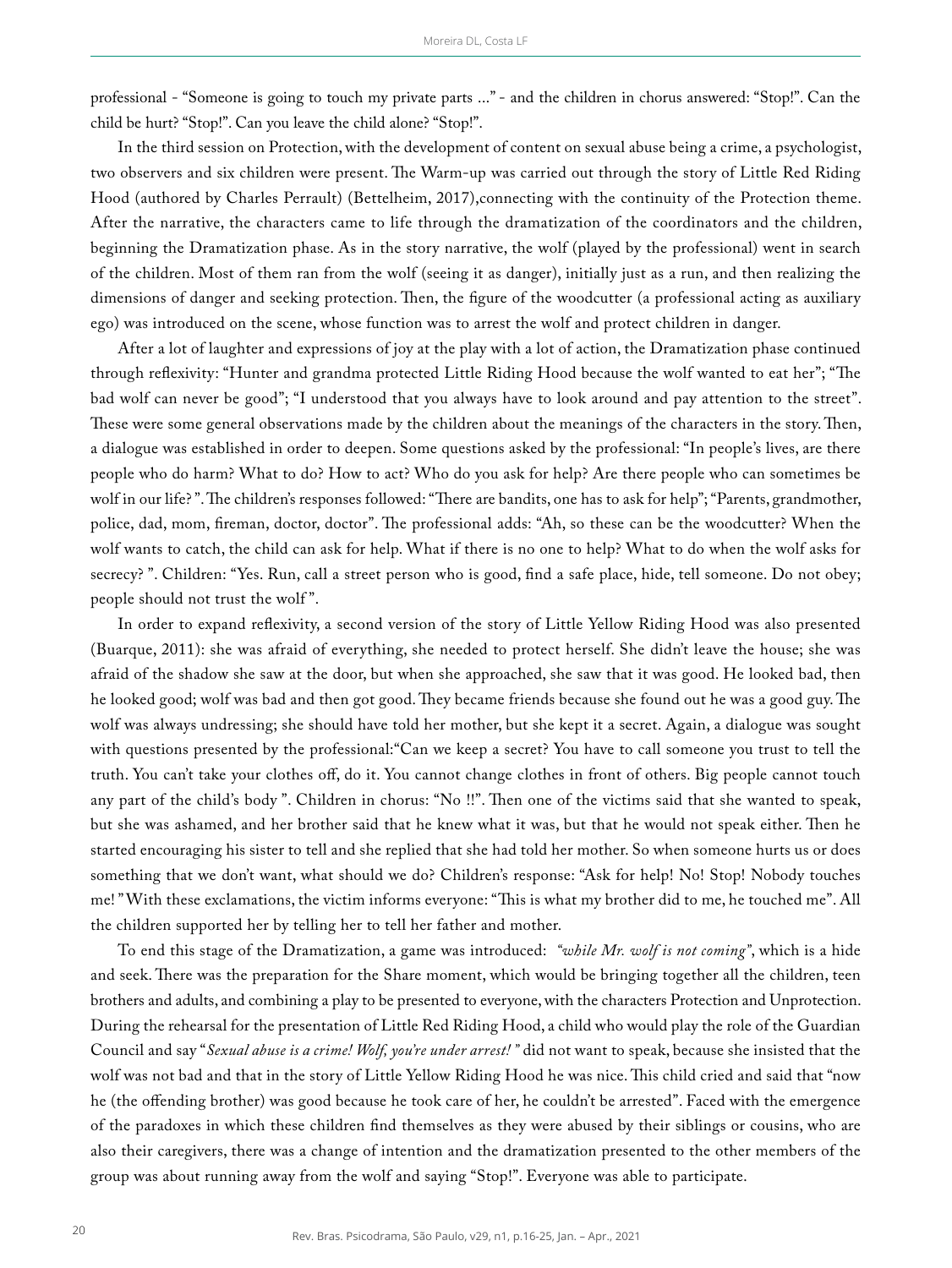### DISCUSSION

Resuming the proposal for the interpretation of the information obtained, the discussion was organized in relation to aspects of communicating the victims' reflexivity; construction, interaction and dialogue in this reflexivity; and Psychodrama and play as an instrument for reflexivity. Firstly, the comments are about the choice of the protection theme, which is a central point of the intervention, and which is also used here to demonstrate the gain that the playful action presents to explore the victims' understanding and assimilation of the family reorganization conditions. This reorganization is the objective of a psychosocial intervention (Costa & Penso, 2010; Costa, Penso, et al., 2020) which includes several people from the nuclear family, the family of origin, the safety net, which involves elements from the areas of health, social assistance, education and justice. Protection/deprotection is considered an aspect that dominates the concern of family members and the routine life of the family, and due to the financial conditions of survival and the lack of adequate places as daycare centers, so that the children can stay while the parents work, they become predominant. It also contributes to this dangerous condition, the allocation of children under the responsibility and care of adolescents, constituting situations that bring vulnerabilities to the occurrence of sexual violence committed within the family and / or by people in the routine circle (Costa, Penso, et al., 2020; Devlin et al., 2019).

*The communicated reflexivity* – The use of play in therapeutic actions is recognized as a trigger for changes that benefit aspects of the psychological health of children in distress (Klinger et al., 2020; Mercer, 2017). Specifically in relation to discussing sexual abuse, the game allows everyone to present themselves without fear of the topic, because this is a subject that explains secrets and obscure areas of family life. Thus, some prejudices are faced allowing it to reflect on the meaning of the violent actions that took place, because they are and must be seen as violence, which bring suffering to the victims and other family members.

Play builds a relaxed field of action and facilitates a more direct association with the content of the recognition that that violence has brought many affective changes in the interactions of the coexistence group, whether family or social (Costa, Penso, et al., 2020). However, the focus on reflexivity needs to be enhanced by the perception of inherent paradoxes, expanding the possibilities of understanding. After all, the people present in the intervention are the same ones who participated in the scene of sexual violence: the victim, the abuser (father, stepfather, brother, cousin, uncle), loved ones with strong bonds of affection and who do not necessarily break on account the experience of violence. Often, these bonds become more complex due to antagonistic feelings or dependence of different kinds (affective, emotional, financial). Mercer (2017) corroborates the therapeutic action of playing with children, as it allows for changes in the perception of the situation, better communication and clarification of the request for help.

The exposure of the victims' suffering was quite evident in the narrative of the two sessions. Play offers the conditions for children to overcome their verbal limitations, reaching a level of symbolization of their suffering. This revelation is fundamental for changing direct communication with oneself and with others, preventing the continuation of a pattern of verbal and non-verbal interaction between family members that perpetuates the violence (Prigel, 2017).

*Dialogue building reflexivity* – "Why did the cat want to do evil with the mouse?" The questions are launched in the group dialogue by the team members, who have the responsibility to provoke and maintain the tone of reflexivity, the objective being to encourage dialogue, conversation. Thus, it is possible to create a climate conducive to the breaking of silences. The answers to the question show that children are able to understand the symbolic aspect and respond appropriately: "When the parents leave, the rat keeps disturbing the cat to go after it." The participation of children is relevant and appropriate, showing spontaneity (Marra, 2015). On the other hand, they seek to offer various modalities of verbal and imagery language, such as offering clipping and collage works with figures taken from ordinary magazines. With this approach, there is a greater option of associating the theme with various situations of the victims' daily lives, which involve different affects.

The "Stop!" Game is a way of instrumentalizing the victim to adopt simple strategies to avoid intimate contacts, and that the family can learn about at the time of the intervention. It cannot be forgotten that the group action brings together several members of the family, including teenagers who have committed sexual offenses and are not removed from the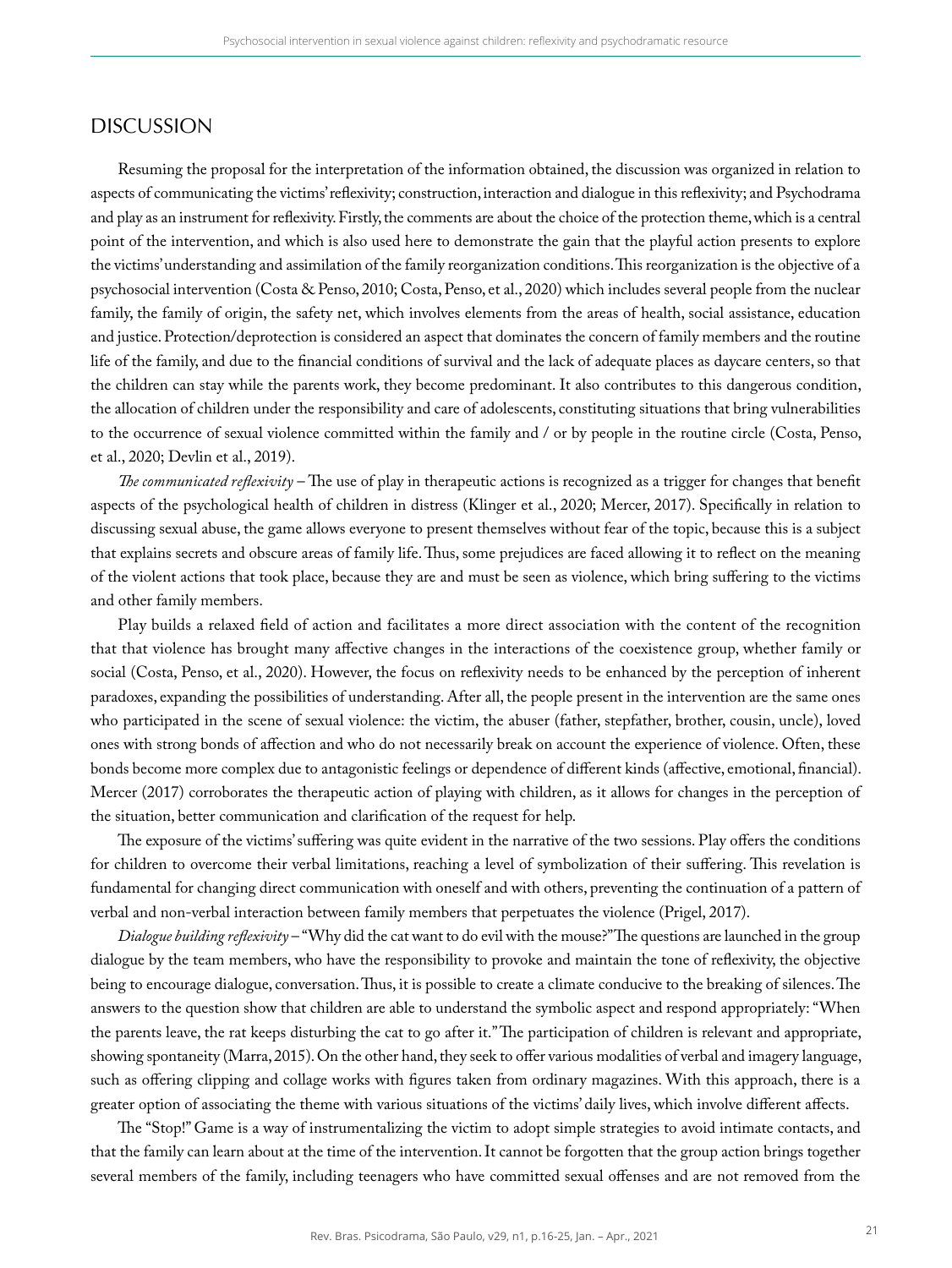residence, as there is no judicial determination to do so. This is a delicate point of the action, but the presence of the playful dimension, with the creation of an environment of "games", softens the presence of the offending adolescents. As previously seen, the victim is cared for by the offender, who is the one who stays at home throughout the day.

There is an urgent need to advance the concept that in intervention mediated by therapists, victims and offenders cannot be connected, because they remain in close contact even after the revelation.

Participants identified aspects of therapy and supportive relationships from other significant people as elements that promote these changes. Families express a need for all members to be looked at carefully. It is important to know the perspective of the victims, children and adolescents, in relation to the therapeutic changes present in the transformation processes, regardless of which methodology is being adopted (Capella et al., 2018).Therefore, there is a preference for the choice of games or songs that are already known, as is the case of Little Red Riding Hood. Thus, greater adherence and speed is observed in the monitoring of the action.

*Psychodrama as an instrument for reflexivity* – The warm-up, initially considered unspecific, was the proposal of a game that could create movement and interaction between everyone and that already anticipated the experiences of danger and the need to protect oneself. Note that there is a concern about not identifying that we are talking about sexual abuse. The specific warm-up occurs due to the introduction of reflexivity on the symbolic dimension of perceiving danger and seeking help to face the danger, and that this confrontation is carried out together with other people. In Psychodrama, since warming up, the person follows a path of integration between the physical body, the cognitive aspect and its affective potential, especially in the here and now (Simonetti et al., 2015).

The stage of dramatization is the story of Little Red Riding Hood which provides a broadening and deepening of the reflexive action elaborated in the group. For further enhancement, we sought to maintain the paradoxes present in all conflicting situations. It is a story that brings together a helpless character (girl), an imminent danger (wolf ), a person who can offer confrontation to the danger (hunter) and a person who, having a protective function, still needs protection (grandma ). According to Bettelheim (2017), the main theme of this fairy tale is that of devouring, doing good and evil, and how these dimensions are intricate in the most hidden areas of each person, and how one can change roles in the function of interactional situations. The dramatization tries to accommodate the specific anguish about people who play antagonistic roles being the same at different times, within the same family. Adolescent sex offenders are the same adolescents who exercise care and mothering functions. On the other hand, mothers must choose whom they will protect, whether the victims or the adolescents who still need care. Both are their children (Marra & Costa, 2018).

And finally, at the time of sharing, the goal is to involve everyone in expanding the meanings hidden in the fairy tale and the real situation experienced by families, so that everyone can leave the intervention with provocations carried out by the team members. At this point, the foundation lies in the Morenian conception of spontaneity, and not in pointing out the rigid, closed and immovable structures that often characterize family interactions in situations of sexual violence.

Therapy with an emphasis on playfulness has been increasingly used in the clinical treatment of cases of sexual abuse with children, based on the belief that it is an important, useful and pleasant clinical technique for participants, including those from the technical team (Aarons, 2004). In addition, the game and the "as if " create an emotional distance to talk about feelings that have suffered so much, modulating the approach with avoided content, and helping to find ways out of the conflicting situation. (Bettelheim, 2017; Walters, 2017).

### FINAL CONSIDERATIONS

The dramatization of fairy tales brings together two aspects recommended by therapists with a social/psychodramatic approach: construction of facilitating playful environments and an option for interference in the permanence of the *law of silence*, so common in cases of intrafamily sexual violence (Klinger et al., 2020; Marra, 2015; Mercer, 2017; Prigel,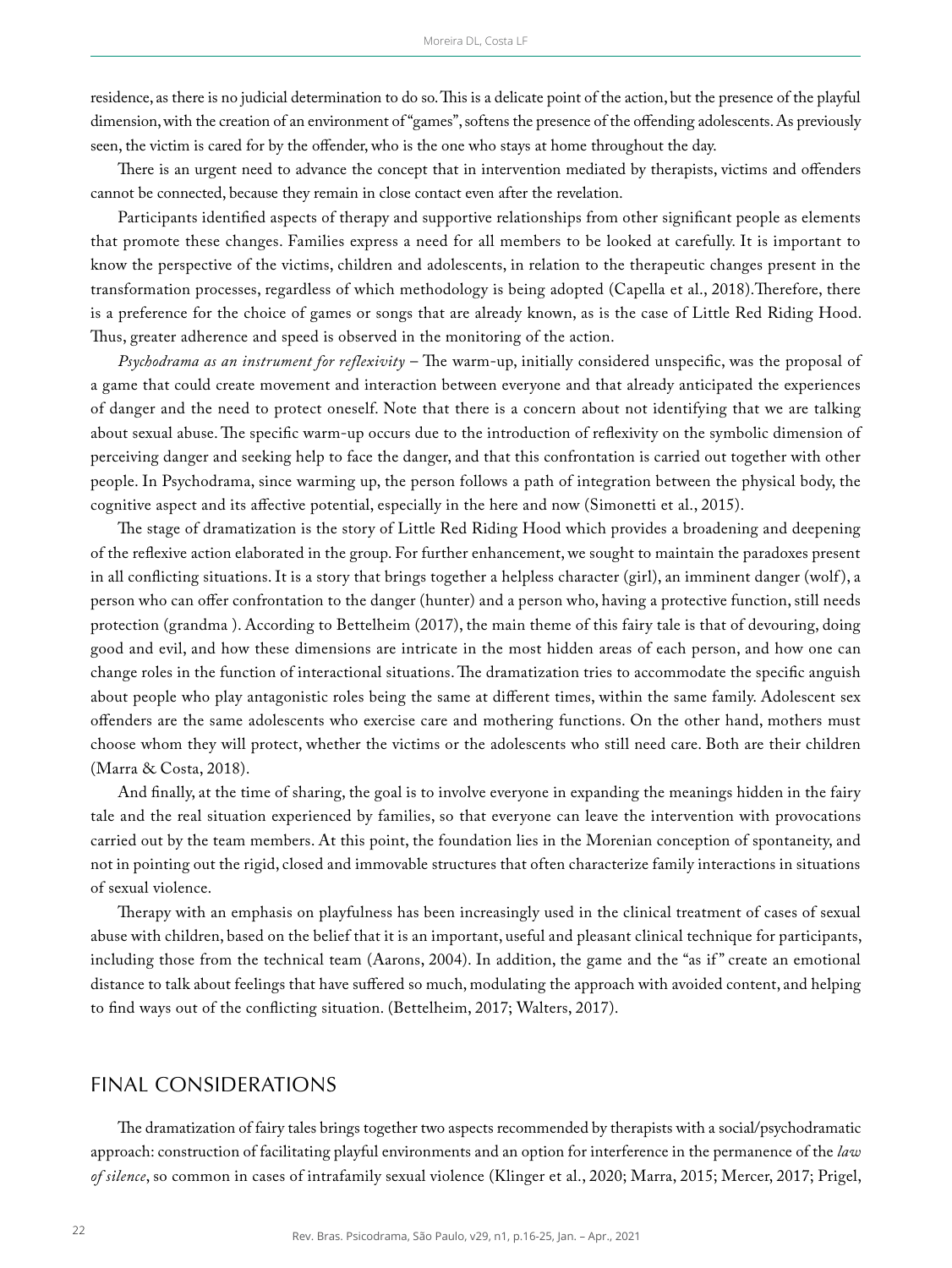2017; Simoneti et al., 2015; Walters, 2017). The dramatization of fairy tales brings together two aspects recommended by therapists with a social/psychodramatic approach: construction of facilitating playful environments and an option for interference in the permanence of the law of silence, so common in cases of intrafamily sexual violence.

The text's limit is related to the difficulties of making a more reliable record of conversations or behaviors, which could offer more real conditions for apprehending the value and usefulness of the game, for which it is intended to discuss. As it is a theme of interface with justice, there are many objections on the part of participants to allow recording in audio or video. Furthermore, other aspects to be researched are envisaged. The perception of the experience of coping with content that involves shame, anger and other negative feelings, and the conversation that occurs with the participation of people within the family circle and people belonging to other family nuclei.

# AUTHORS' CONTRIBUTION

Conceptualization: Moreira DL, Costa LF; Investigation: Moreira DL, Costa LF; Writing: Moreira DL, Costa LF; Supervision: Moreira DL, Costa LF.

# ACKNOWLEDGMENT

Not applicable.

# DATA AVAILABILITY STATEMENT

All data were analyzed or generated in the current study

# FUNDING

Not applicable.

# REFERENCES

Aarons, J. D. (2004). The Use of Play Therapy with Child Victims of Sexual Abuse. *Columbia Social Work Review*, *2*(1), 27-34.<https://doi.org/10.7916/cswr.v2i1.1842>

Andrada, C. F. (2018). O método no centro: Relatos de campo de uma pesquisa psicossocial de perspectiva etnográfica. *Psicologia USP*, *29*(2), 236-245.<https://doi.org/10.1590/0103-656420170025>

Barbier, R. (2002). *A pesquisa-ação*. Plano.

Bettelheim, B. (2017). *A psicanálise dos contos de fadas* (34ª ed.). Paz & Terra.

Brasil (2009). *Tipificação Nacional de Serviços Socioassistenciais*. Resolução nº 109 de 11 de novembro de 2009. [http://](http://www.assistenciasocial.al.gov.br/sala-de-imprensa/arquivos/folder.2010-11-23.9973739377/Tipificao.pdf) [www.assistenciasocial.al.gov.br/sala-de-imprensa/arquivos/folder.2010-11-23.9973739377/Tipificao.pdf](http://www.assistenciasocial.al.gov.br/sala-de-imprensa/arquivos/folder.2010-11-23.9973739377/Tipificao.pdf)

Buarque, C. (2011). *Chapeuzinho Amarelo* (27ª ed.). José Olympio.

Capella, C., Gutiérrez, C., Rodríguez, L., & Gómez, C. (2018). Change during psychoterapy: The perspective of children and adolescents who have been sexually abused. *Research in Psychoterapy: Psychopatology, Process and Outcome, 21,* 24-39. https://doi.org/10.4081/ripppo.2018.288

Conceição, M. I. G., Penso, M. A., Costa, L. F., Setubal, C. B., & Wolff, L. S. (2018). O Psicodrama na Intervenção Psicossocial com Adulto Autor de Violência Sexual. In L. F. Haigzang, P. I. C. Gomide, & G. M. Rocha (Eds.), *Psicologia Forense. Temas e Práticas* (pp. 89-110). Juruá.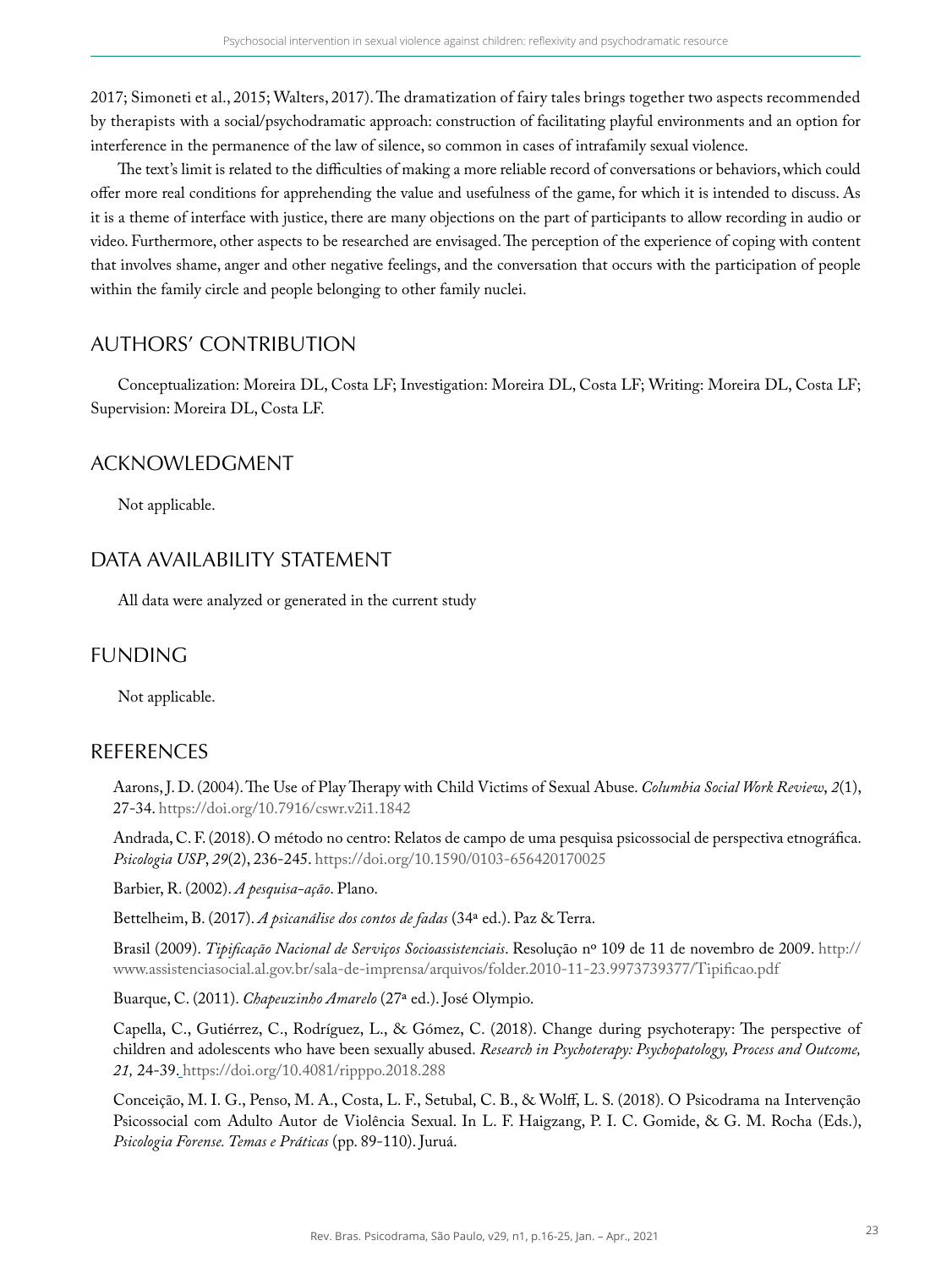Costa, L. F. & Penso, M. A. (2010). A dimensão clínica das intervenções psicossociais com adolescentes e famílias. In M. M. Marra & L. F. Costa (Eds.), *Temas da Clínica do Adolescente e da Família* (pp. 201-214). Ágora.

Costa, L. F., Penso, M. A., Santos, S. R. M. L.B., & Moura, M. G. (2020). Atuação sistêmica na comunidade: O grupo multifamiliar no contexto do adolescente que cometeu ofensa sexual. In J. A. A. Mendes & J. B. N. F. Bucher-Maluschke (Eds.), *Perspectiva sistêmica e práticas em psicologia: temas e campos de atuação* (pp. 207-224). CRV.

Costa, L. F., Setubal, C. B., Wolff, L. S., & Penso, M. A. (2020). Uma Perspectiva Sistêmica e de Gênero na Atenção ao Adulto Ofensor Sexual. In J. A. A. Mendes & J. B. N. F. Bucher-Maluschke (Eds.), *Perspectiva sistêmica e práticas em psicologia: temas e campos de atuação* (pp. 225-243). CRV.

Devlin, M. J., Hill, L., Berry, J., Felder, K., & Wilson, C. (2019). Therapeutic Practices for Sexually Abused Children and Adolescents: Resources for Marriage, Family, and Couples' Counselors. *The Family Journal: Counseling and Therapy for Couples and Families*, *27*(4), 359-365.<https://doi.org/0.1177/1066480719844017>

Dorsey, S., McLaughlin, K. A., Kerns, S. E. U., Harrison, J. P., Lambert, H. K., Briggs, E. C., Cox, J. R., & Amaya-Jackson, L. (2017). Evidence Base Update for Psychosocial Treatments for Children and Adolescents Exposed to Traumatic Events. *Journal of Clinical Child & Adolescent Psychology, 46*(3), 303-330. https://doi.org/10.1080/1537441 6.2016.1220309

 Gonçalves, C. S., Wolff, J. R., & Almeida, W. C. (1988). *Lições de Psicodrama: Introdução ao Pensamento de J. L. Moreno.*  Ágora.

Hohendorff, J., Habigzang, L. F., & Koller, S. H. (2015). Psicoterapia para Crianças e Adolescentes ítimas de Violência Sexual no Sistema Público: Panorama e Alternativas de Atendimento. *Psicologia: Ciência & Profissão*, *35*(1), 182-198. <https://doi.org/10.1590/1982–3703000202014>

Hollander, E. M. & Craig, M. (2013). Working with Sexual Offenders via Psychodrama. *Sexual Offender Treatment*, *8*(2), 1-15.<http://www.sexual-offender-treatment.org/124.html>

Jerolmack, C. & Khan, S. (2018). *Approaches to ethnography: Analysis and representation in participant observation.* Oxford University Press.

Klinger, E. F., Barcelos, G. V., Azevedo, W. A., & Oliveira, D. P. (2020). O brincar como recurso de promoção à saúde em psicoterapia. *ECOS: Estudos Contemporâneos da Subjetividade*, *10*(1), 145-155. http://www.periodicoshumanas.uff. br/ecos/article/view/2200

Marra,M. M. (2015). Diante das violências: Abordagem psicodramática. In R. Payá (Ed.), *Intercâmbio das Psicoterapias: Como cada Abordagem Psicoterapêutica compreende os Transtornos Psiquiátricos* (2ª ed., pp. 393-411). Guanabara Koogan-Roca.

Marra, M. M. & Costa, L. F. (2016). A família em contexto de abuso sexual: Significados e construções narrativas. In M. Grandesso (Ed.), *Práticas colaborativas e dialógicas em distintos contexto e populações: Um diálogo entre teoria e prática* (pp. 491-512). CVR.

Marra, M. M. & Costa, L. F. (2018). Entre a revelação e o atendimento: família e abuso sexual. *Avances en Psicología Latinoamericana*, *36*(3), 459-475. <https://doi.org/10.12804/revistas.urosario.edu.co/apl/a.3564>

Mercer, J. (2017). Evidence of Potentially Harmful Psychological Treatments for Children and Adolescents. *Child and Adolescent Social Work Journal*, *34*, 107-125. <https://doi.org/10.1007/s10560-016-0480-2>

Merengué, D. (2006). Psicodrama e Investigação Científica. In A. M. Monteiro, D. Merengué, & V. Brito (Eds.), *Pesquisa Qualitativa e Psicodrama* (pp. 57-87). Ágora.

Minayo, M. C. S. (1996). *O Desafio do Conhecimento: Pesquisa Qualitativa em Saúde* (4ª ed.). Hucitec/Abrasco.

Moreno, J. L. (1983). *Fundamentos do Psicodrama.* Summus.

Moreno, J. L. (1993). *Psicoterapia de Grupo e Psicodrama*. Psy.

Navaei, M., Akbari-Kamrami, M., Esmaelzadeh-Saeieh, S., Farid, M., & Tehranizadeh, M. (2016). Effect of Group Counseling of Parent's Efficacy, Knowledge, Attitude, and Communication Practice in Preventing Sexual Abuse of